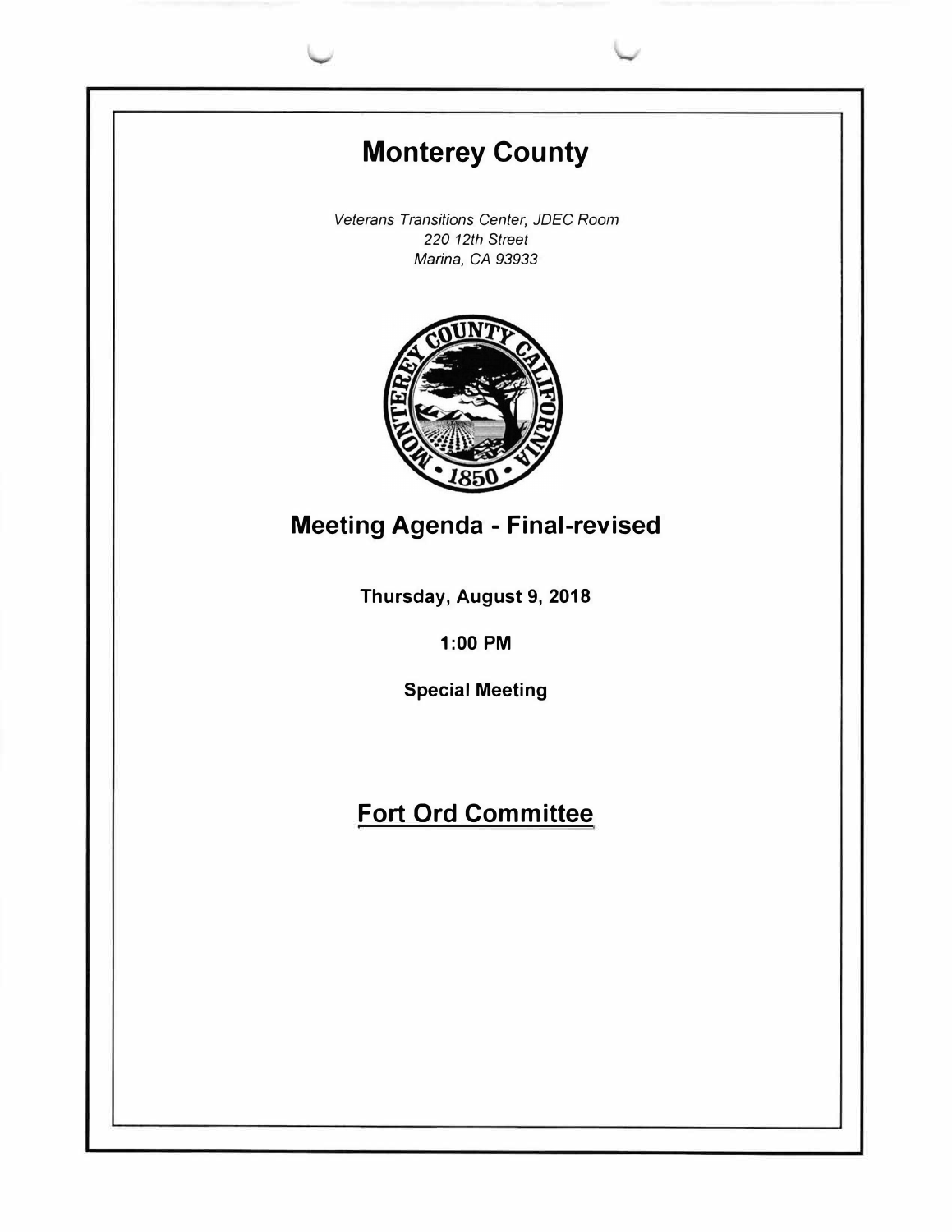#### **Call to Order**

#### **Additions and Corrections**

*The Commission Clerk will announce agenda corrections, deletions and proposed additions, which may be acted on by the Fort Ord Committee as provided in Sections 54954.2 of the California Government Code.* 

#### **Public Comment Period**

*This is a time set aside for the public to comment on* a *matter that is not on the agenda.* 

#### **Regular Agenda**

**1** 

- a. Consider options for the Fort Ord Reuse Authority Draft Transition Plan relative to:
	- I. Extending the Fort Ord Reuse Authority Community Facilities District;
	- 2. Identifying a successor to the Environmental Services Cooperative Agreement;
	- 3. Creating a Joint Powers Authority for habitat management in Fort Ord; and
	- 4. Completing the base-wide Habitat Management Plan and obtain base-wide State and Federal Incidental Take Permits.
- b. Consider scheduling Special Meetings of the Fort Ord Committee in August and September to discuss Transition Plan options; and
- c. Provide direction to staff and/or make a recommendation to the Board of Supervisors.

#### *Attachments:* Fort Ord Committee Report

Att1-County Involvement in FORA Transition Planning Att2-Financial Assets CFO Att3-Counsel Memo re Habitat Conservation Att4-Habitat Management Discussion Att5-ESCA Discussion

#### **Other Items**

#### **Adjournment**

*DOCUMENT DISTRIBUTION: Documents relating to agenda items that are distributed to the Fort Ord Committee less than 72 hours prior to the meeting are available for public inspection at the front counter of the Resource Management Agency, Monterey County Government Center, 1441 Schilling Place - South, 2nd Floor, Salinas, CA. Documents distributed by County staff at the meeting of the Fort Ord Committee will be available at the meeting.*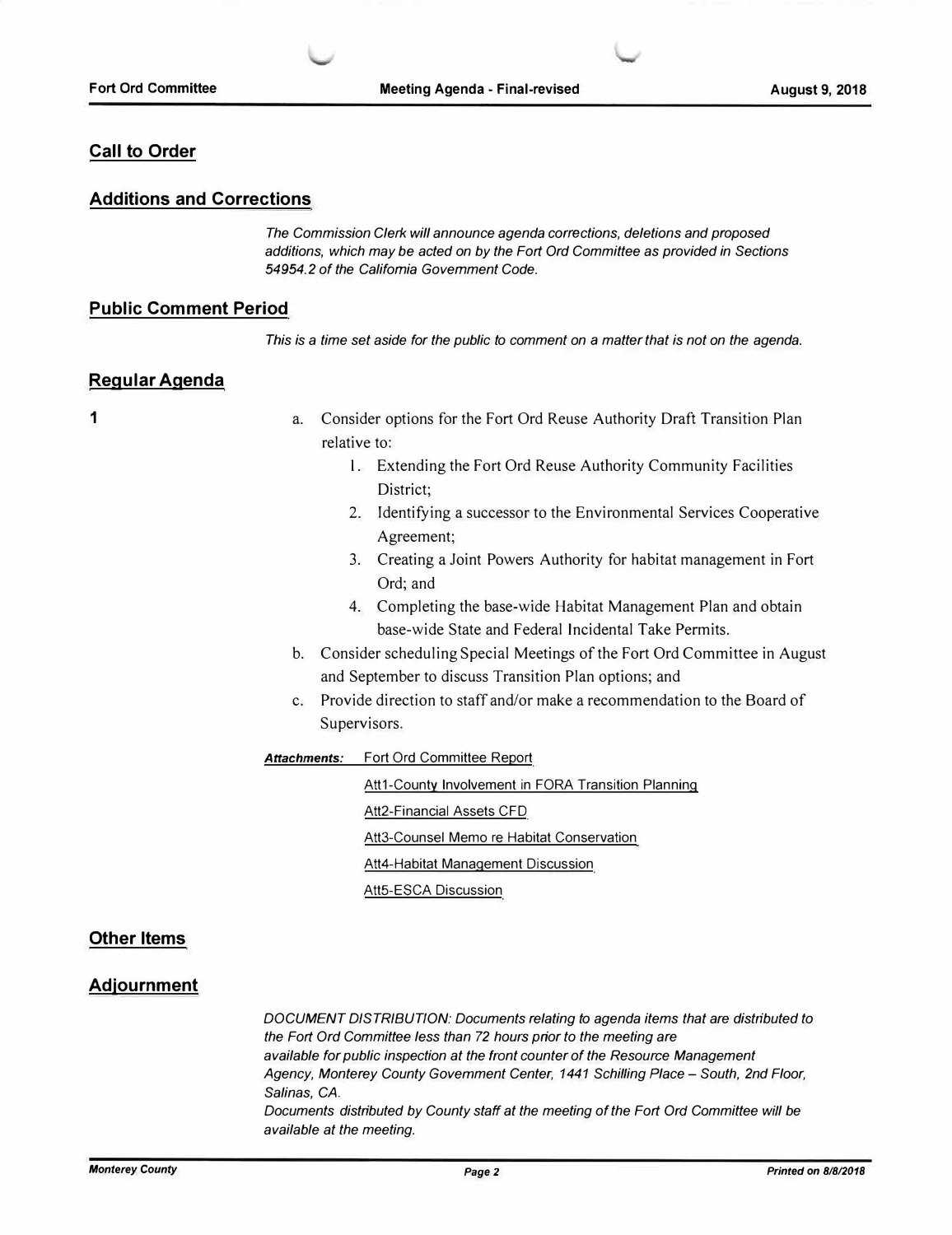

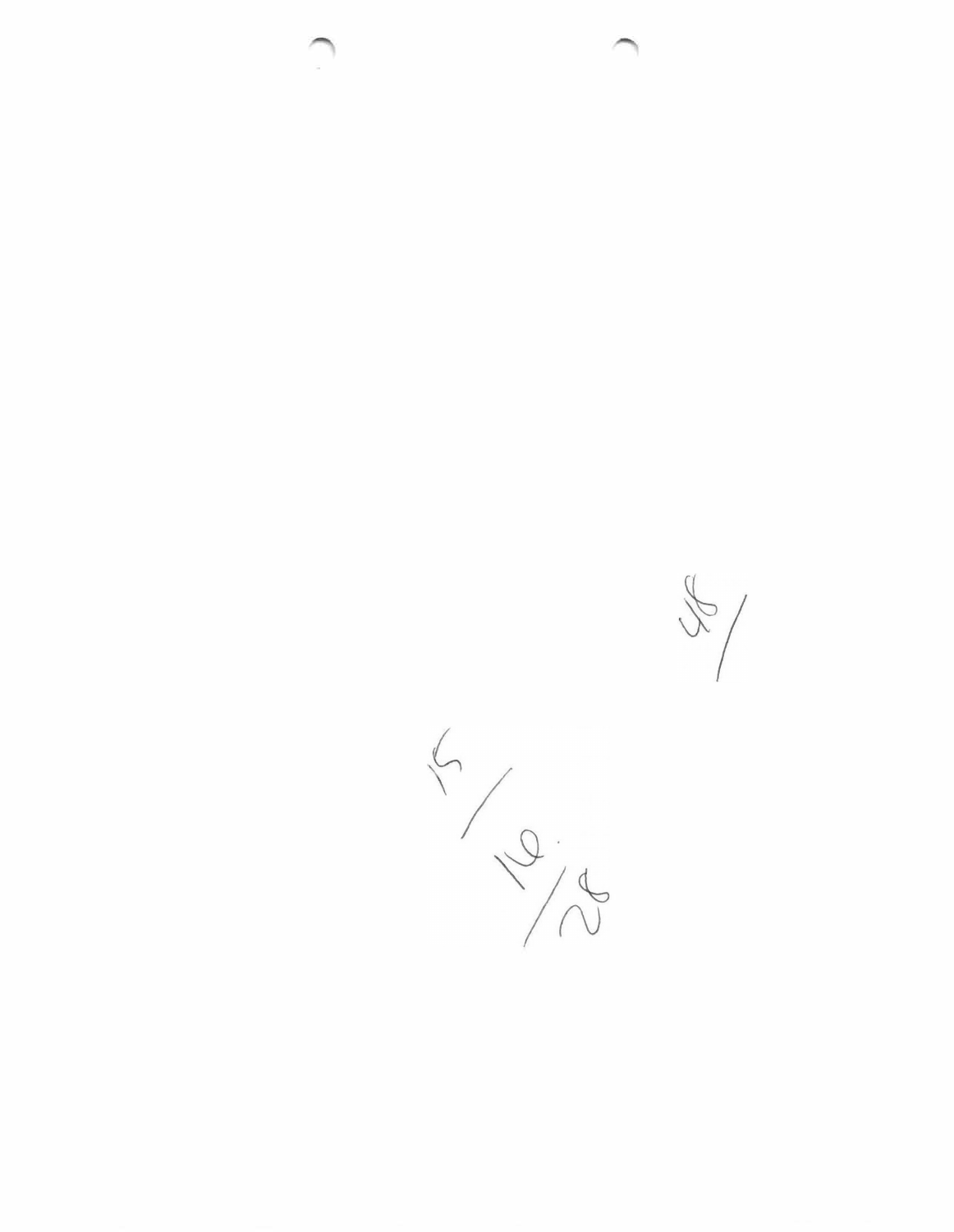

## **Ford Ord Committee**

**Agenda Item #1** 

168 West Alisal Street, 1st Floor Salinas, CA 93901 831.755.5066

August 09, 2018

**Introduced:** 8/6/2018

**Version:** 

**Current Status:** Agenda Ready **Matter Type:** General Agenda Item

- a. Consider options for the Fort Ord Reuse Authority Draft Transition Plan relative to:
	- I. Extending the Fort Ord Reuse Authority Community Facilities District;
	- 2. Identifying a successor to the Environmental Services Cooperative Agreement;
	- 3. Creating a Joint Powers Authority for habitat management in Fort Ord; and
	- 4. Completing the base-wide Habitat Management Plan and obtain base-wide State and Federal Incidental Take Permits.
- b. Consider scheduling Special Meetings of the Fort Ord Committee in August and September to discuss Transition Plan options; and
- c. Provide direction to staff and/or make a recommendation to the Board of Supervisors.

#### RECOMMENDATION:

It is recommended that the Fort Ord Committee:

- a. Consider options for the Fort Ord Reuse Authority Draft Transition Plan relative to:
	- I. Extending the Fort Ord Reuse Authority Community Facilities District;
	- 2. Identifying a successor to the Environmental Services Cooperative Agreement;
	- 3. Creating a Joint Powers Authority for habitat management in Fort Ord; and
	- 4. Completing the base-wide Habitat Management Plan and obtain base-wide State and Federal Incidental Take Permits
- b. Consider scheduling Special Meetings of the Fort Ord Committee in August and September to discuss Transition Plan options and
- c. Provide direction to staff and/or make a recommendation to the Board of Supervisors.

#### SUMMARY:

State law requires that the Fort Ord Reuse Authority (FORA) submit a transition plan to the Monterey County Local Agency Formation Commission (LAFCO) on or before December 30, 2018. To achieve this timeline for LAFCO submittal, FORA staff has indicated that the FORA Board will need to consider and approve a plan not later than October 2018. Toward this goal, FORA released a public Draft Transition Plan on June 5, 2018.

On June 21, 2018, the Fort Ord Committee considered the Draft Transition Plan. During this meeting, staff indicated that it was in the process of analyzing the Draft Transition Plan and evaluating potential impacts and benefits of various options for the County. The Committee recommended that staff conduct this analysis and lay out options for the Committee and Board to consider. In addition, the Committee posed questions for staff to consider in its analysis of the various chapters outlined in the Draft Transition Plan. The Committee also discussed possible procedural pathways for County involvement in the FORA transition planning process.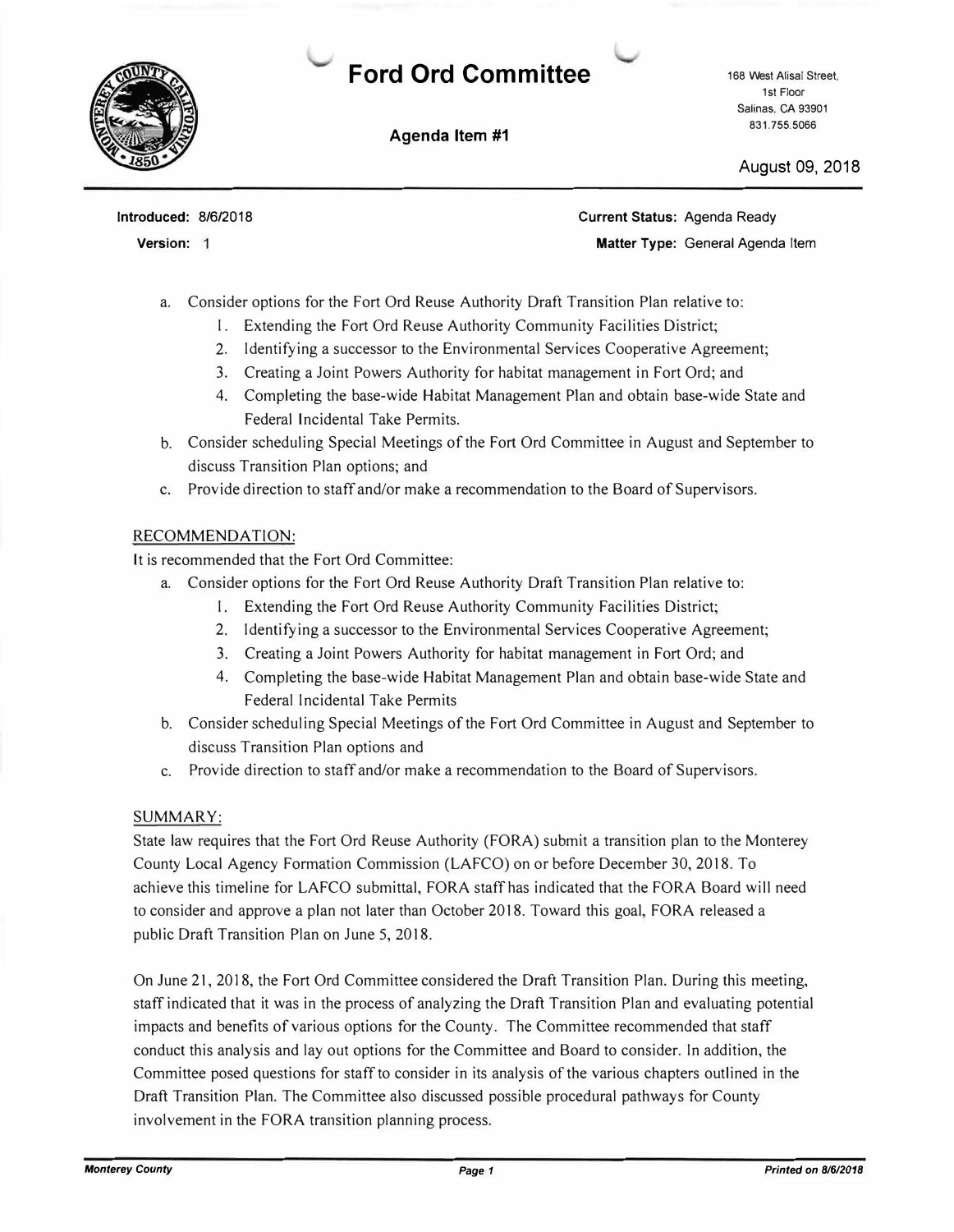The County, through RMA, hired a Management Specialist with expertise in finances, understanding of the County of Monterey, and experience with the Fort Ord redevelopment area to provide financial and policy analysis and expertise to help inform County decision-makers and staff regarding the FORA transition planning.

Staff proposes to continue to analyze the Draft Transition Plan and relevant agreements and documents for impact to the County, and lay out options for the Fort Ord Committee and Board of Supervisors to consider. In addition to the regularly scheduled Fort Ord Committee meeting on August 23, 2018, staff recommends that the Fort Ord Committee schedule Special Meetings of the Committee in August and September, of approximately 4 additional hours, to facilitate transition planning discussion, consider options, and develop Committee recommendation(s) to the Board of Supervisors. Staff's proposal is that each of the meetings would focus on particular subject areas involved in the transition planning.

Staffis requesting direction as to how the Committee would like to proceed in making recommendations on the Draft Transition Plan. The Committee could choose to wait to make a recommendation to the Board of Supervisors until the Committee has considered all the transition topics, whereupon staff would present an omnibus recommendation from the Committee to the full Board of Supervisors in late September or early October. Alternatively, the Committee could make recommendations to the Board after each Committee meeting related to the topics covered at that meeting and could direct staff to begin presenting those recommendations to the full Board over a series of sessions. If the Committee wishes to provide direction to staff and/or make recommendations on the topics considered at today's meeting, then staff recommends that the Committee consider making a recommendation to the Board of Supervisors regarding:

- Extension of the Fort Ord Reuse Authority Community Facilities District;
- Successor to the Environmental Services Cooperative Agreement;
- Creation of a Joint Powers Authority for habitat management in Fort Ord;
- Fort Ord Reuse Authority completion of the base-wide Habitat Management Plan and pursuit of base-wide State and Federal Incidental Take Permits.

#### DISCUSSION:

See Attachment I: County Involvement in FORA Transition Planning Discussion

See Attachment 2: Financial Assets-Community Facilities District

See Attachment 3: County Counsel Memorandum Regarding FORA Transition: Habitat Conservation

See Attachment 4: Habitat Management Discussion

See Attachment 5: Environmental Services Cooperative Agreement Discussion

The FORA Draft Transition Plan dated June 5, 2018 is available to view at <http://www.fora.org/Board/2018/Packet/060818BrdTransitionPlanningPacket.pdf.>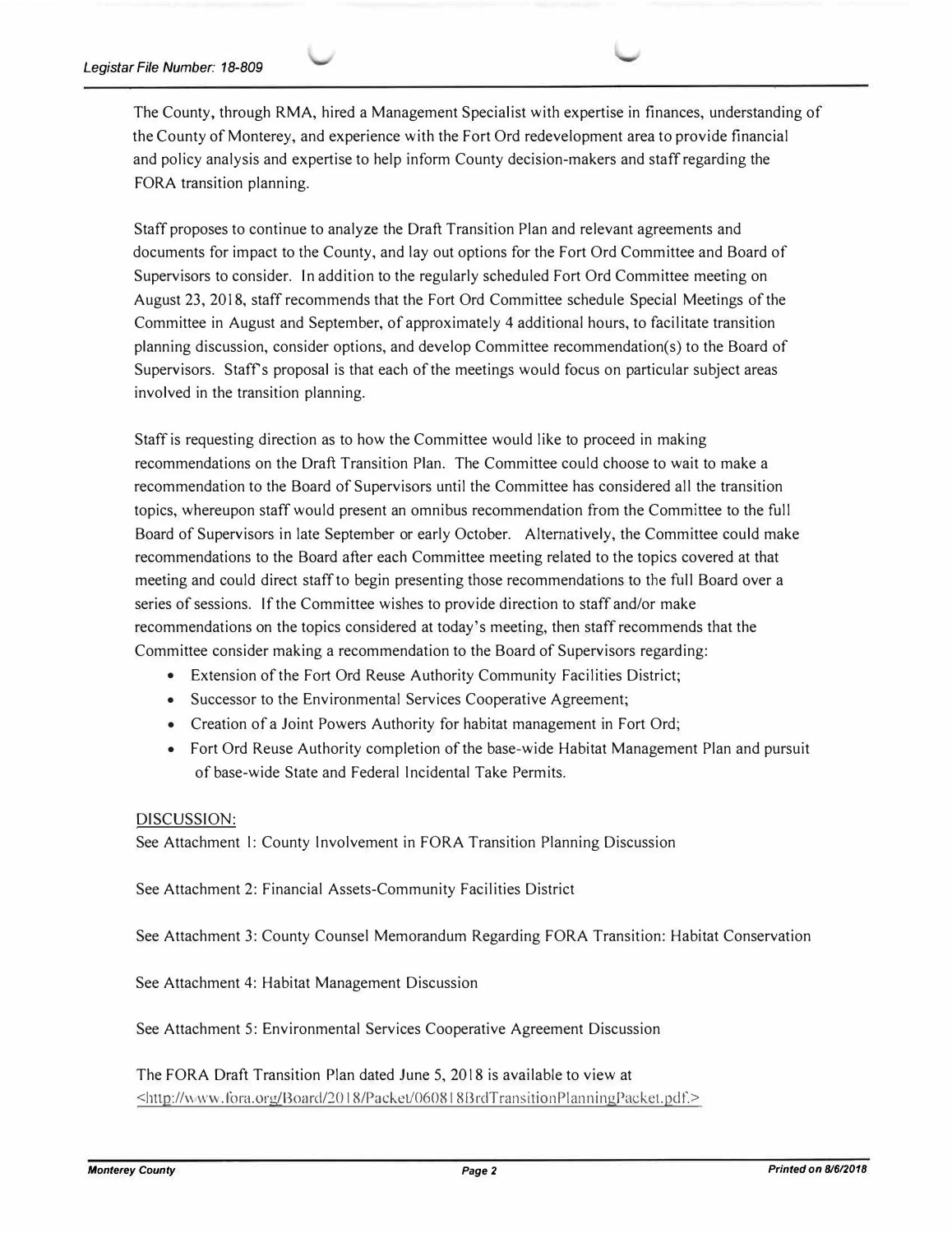Additional infonnation and materials regarding FORA's Transition Planning is available at <http://www.fora.org/Transitiontaskforce.html>.

#### OTHER AGENCY INVOLVEMENT:

RMA represents the County on the FORA Administrative Committee and has monitored FORA's Transition Planning. The CAO and County Counsel, in addition to RMA, is also meeting regularly with FORA staff regarding transition planning, and are available to assist and advise the County in the coming months regarding the FORA transition.

#### FINANCING:

The potential impacts and possible benefits to the County as a result of the FORA's Transition Plan could be significant, and is a critical piece of what staff is analyzing. County staff time to prepare this report and participate in the Transition Planning process is included in the FY 19 baseline budget. See Attachments 1, 2, 3, 4 and 5 for discussion information about the possible financial implications of options being considered in the transition planning process.

#### BOARD OF SUPERVISORS STRATEGIC INITIATIVES:

FORA was established to facilitate the transfer and reuse of the former Fort Ord, to minimize the disruption caused by the base closure on the local economy, and to provide for the reuse and development of the base to maintain and enhance the local economy, and to maintain and protect the unique environmental resources of the base. Managing and preparing for a smooth transition of FORA is important for protecting County interests and reducing fiscal impacts. Part of the physical infrastructure remaining is in unincorporated Monterey County.

- X Economic Development
- X Administration
- Health & Human Services
- X. Infrastructure
- Public Safety

| Prepared by: Melanie Beretti, Property Administration/Special Programs Manager (x5285) |
|----------------------------------------------------------------------------------------|
| Prepared by: Carlos Urrutia, Management Specialist                                     |
| Approved by: Carl P. Holm, AICP, RMA Director                                          |

#### Attachments:

Attachment I: County Involvement in FORA Transition Planning Discussion

Attachment 2: Financial Assets-Community Facilities District

Attachment 3: County Counsel Memorandum Re FORA Transition: Habitat Conservation

Attachment 4: Habitat Management Discussion

Attachment 5: Environmental Services Cooperative Agreement Discussion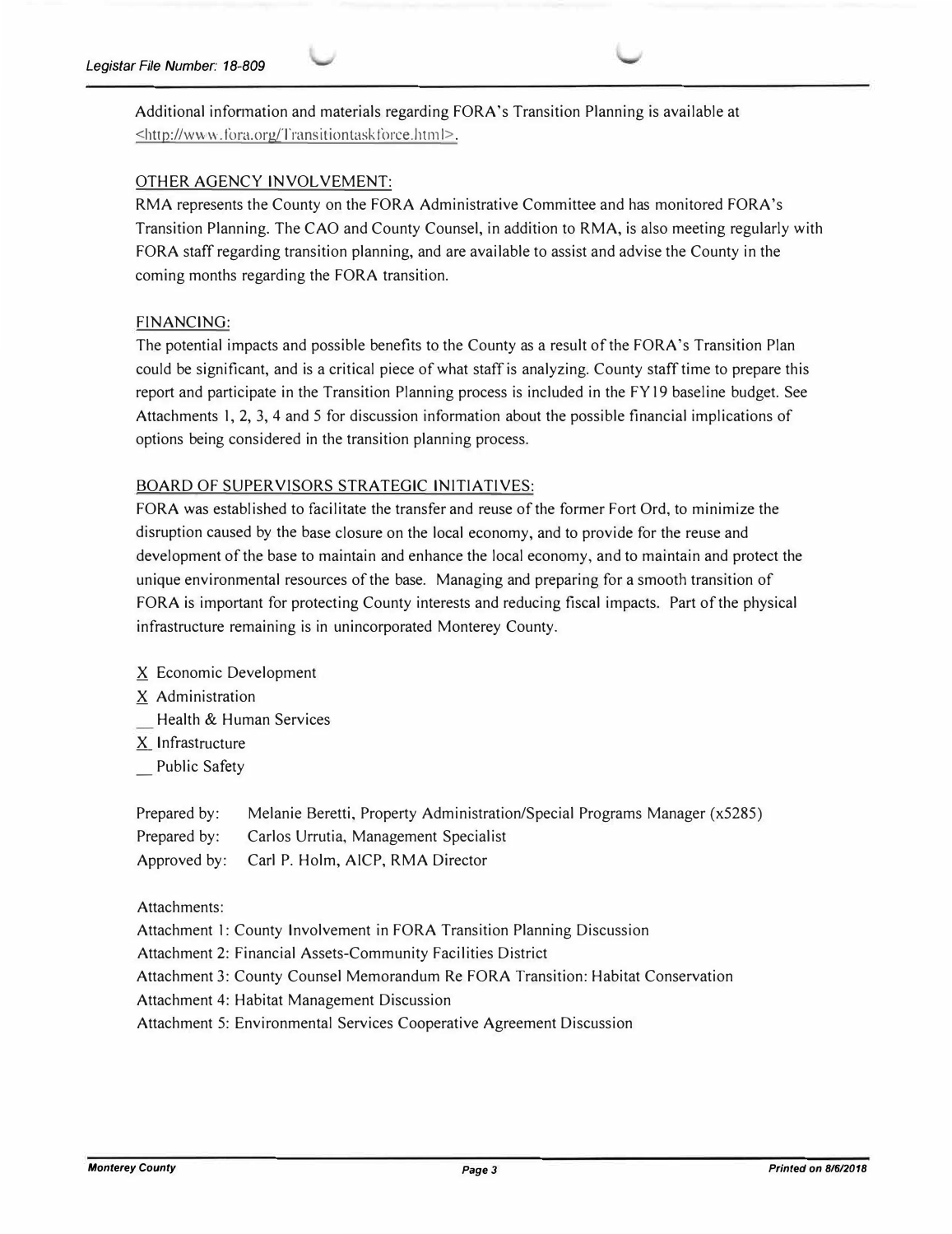## **Attachment 1 County Involvement in FORA Transition Planning**

It is legislatively required that the Fort Ord Reuse Authority (FORA) Board of Directors approve and submit a transition plan to the Monterey County Local Agency Formation Commission (LAFCO) on or before December 30, 2018. To achieve this timeline for LAFCO submittal, FORA staff has indicated that the FORA Board will need to consider and approve a plan not later than October 2018. Toward this goal, FORA released a public Draft Transition Plan (FORA Plan) on June 5, 2018.

Due to the complexity of issues presented with transition planning for the Fort Ord Reuse Authority (FORA) dissolution on June 30, 2020, and to meet the transition planning timeline proposed by FORA, staff proposes to continue to analyze the Draft Transition Plan and relevant agreements and documents for impact to the County, and lay out options for the Fort Ord Committee and Board of Supervisors to consider. Staff recommends that the Fort Ord Committee schedule approximately 4 hours of Special Meetings in August (in addition to the Regular Fort Ord Committee meeting on August 23, 2018) to facilitate transition planning discussion, consider options, and develop Committee recommendation(s) to the Board of Supervisors as appropriate.

In addition to the regularly scheduled Fort Ord Committee meeting on August 23, 2018, staff recommends that the Fort Ord Committee schedule Special Meetings of the Committee in August and September, of approximately 4 additional hours, to facilitate transition planning discussion, consider options, and develop Committee recommendation(s) to the Board of Supervisors. Staff's proposal is that each of the meetings would focus on particular subject areas involved in the transition planning.

Staff proposes the following topics for today's meeting and the Committee's Regular Meeting on August 23, 2018:

Fort Ord Committee Special Meeting-August 9, 2018 (2 hours)

- Procedural pathways for County involvement in FORA transition planning;
- Habitat (Chapter 4);
- Environmental Services (Chapter 6); and
- Financial Assets Community Facilities District (Chapter 5).

Fort Ord Committee Regular Meeting-August 23, 2018 (2 hours)

- Continued items from August 9, if needed;
- Transportation (Chapter 3); and
- Financial Assets Property Taxes and Land Sales/Rental Receipts (Chapter 5) o To include consideration of proposal for Building Removal.
- Staff proposes that the Committee consider scheduling Special Meetings, of approximately 4 additional hours, to facilitate transition planning discussion, consider options, and develop Committee recommendation(s) regarding the following proposed transition planning subject areas: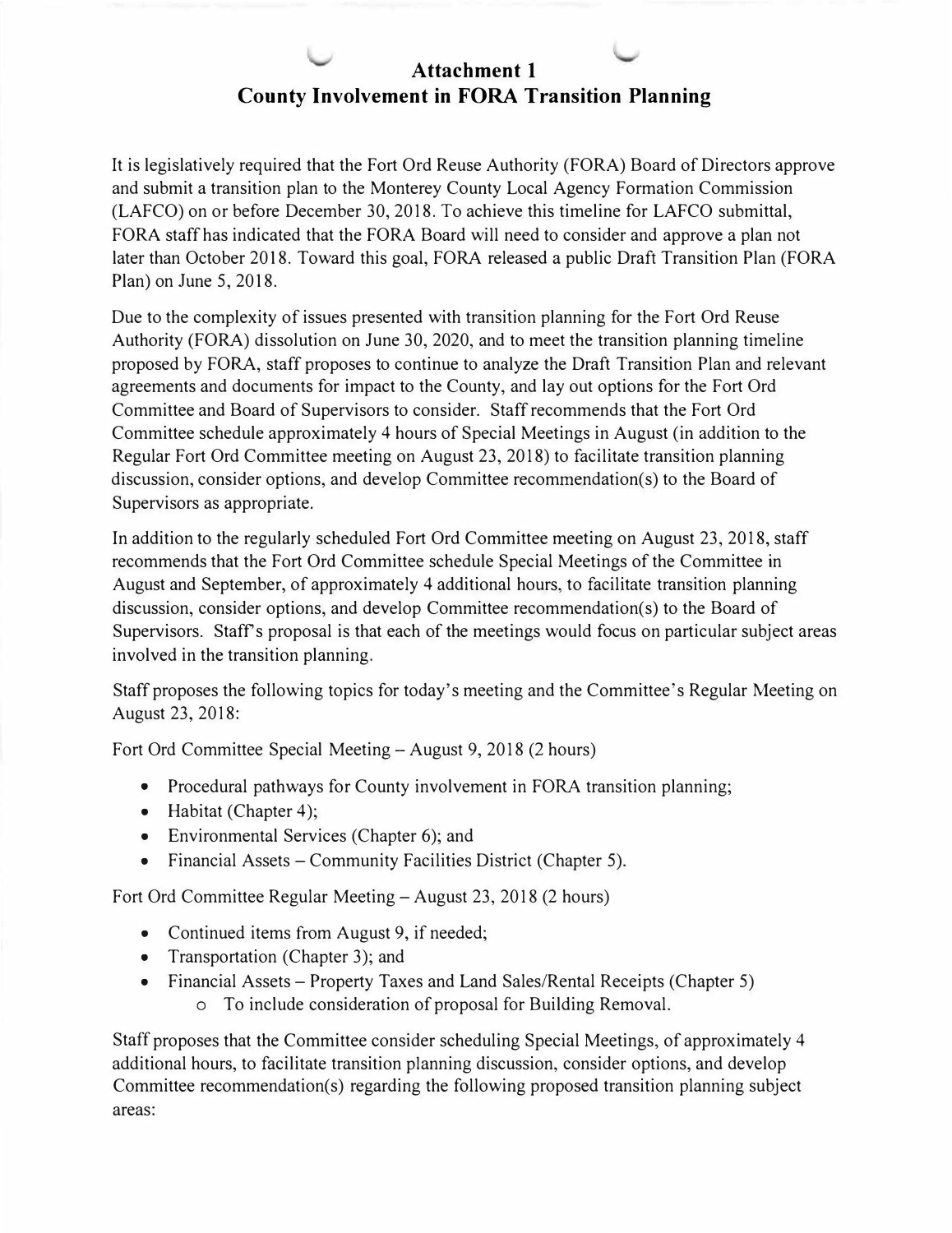## **Attachment 1 County Involvement in FORA Transition Planning**

Fort Ord Committee Special Meeting-TBD August or September 2018 (2 hours)

- Continued items from prior meeting:
- Water/Wastewater (Chapter 2);
- California Environmental Quality Act (Chapter 9); and
- Miscellaneous Contracts (Chapter 7).

Fort Ord Committee Special Meeting-TBD August or September 2018 (2 hours)

- Continued items from prior meeting;
- Transition Planning Alternatives;
- Transition Staffing; and
- Recommendation to the Board of Supervisors regarding Transition Plan.

Staff is also requesting direction as to how the Committee would like to proceed in making recommendations on the Draft Transition Plan. The Committee could choose to wait to make a recommendation to the Board of Supervisors until the Committee has considered all the transition topics, whereupon staff would present an omnibus recommendation from the Committee to the full Board of Supervisors in late September or early October. Alternatively, the Committee could make recommendations to the Board after each Committee meeting related to the topics covered at that meeting and could direct staff to begin presenting those recommendations to the full Board over a series of sessions. If the Committee wishes to provide direction to staff and/or make recommendations on the topics considered at today's meeting, then staff recommends that the Committee consider making a recommendation to the Board of Supervisors regarding:

- Extension of the Fort Ord Reuse Authority Community Facilities District;
- Successor to the Environmental Services Cooperative Agreement:
- Creation of a Joint Powers Authority for habitat management in Fort Ord; and
- Fort Ord Reuse Authority completion of the base-wide Habitat Management Plan and pursuit of base-wide State and Federal Incidental Take Permits.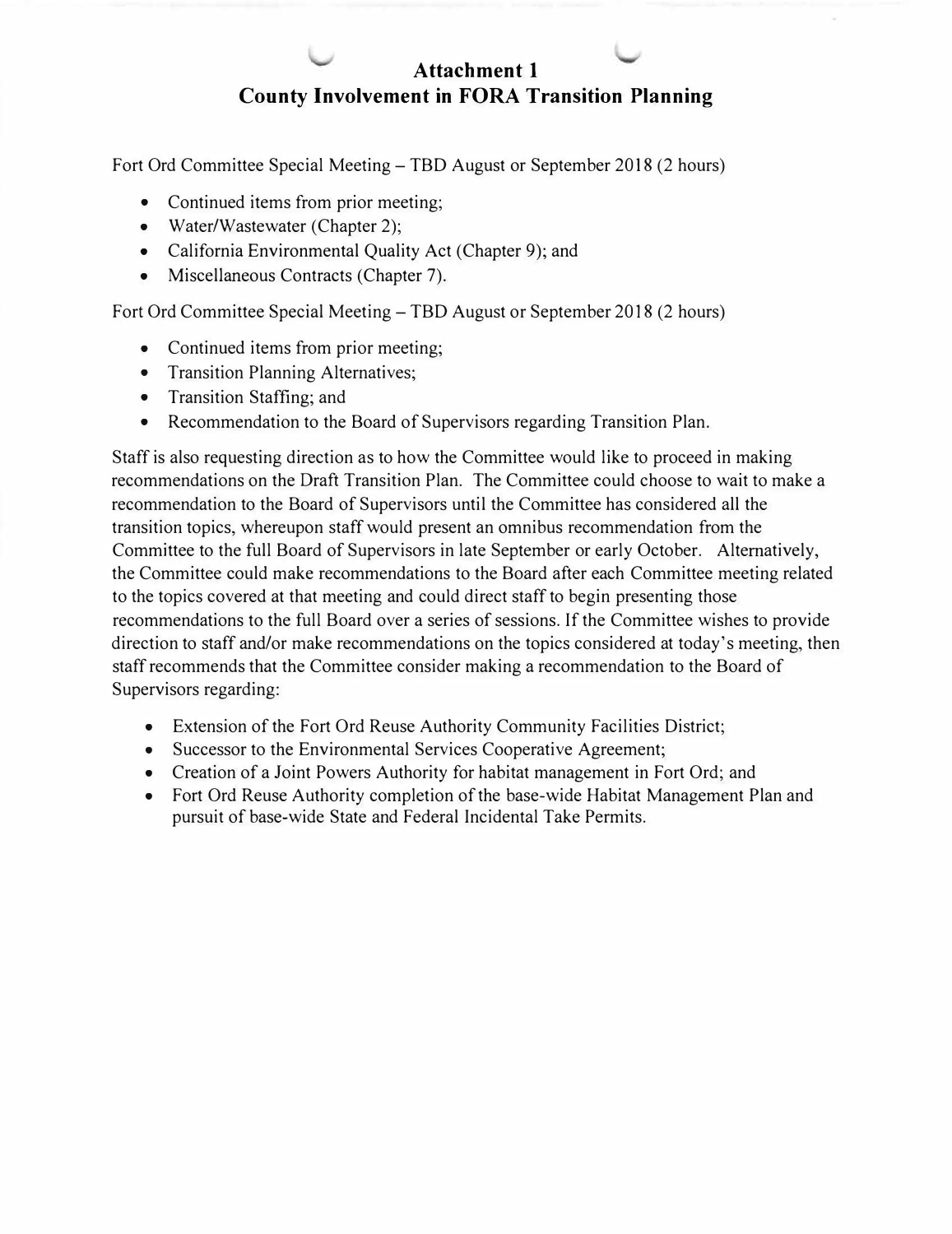## **Attachment 2 Financial Assets-Community Facilities District Discussion**

#### **Discussion:**

A major source of funding the Base Reuse Plan (BRP) is the Special Tax imposed by the FORA CFD. FORA is scheduled to sunset on June 30, 2020 and the CFO will cease to exist, along with the Special Tax. Remaining BRP infrastructure and other impact mitigation measures, estimated at \$194.5 million, will not have been completed by the FORA sunset date and must be funded from other sources, unless FORA is extended. Funding sources under consideration by FORA and its Transition Plan Committee include:

- FORA Extension
- Continuation of CFD under a JPA
- Individual jurisdiction-based replacement CFDs
- Nexus based fees.

**FORA Extension:** If FORA is extended, the CFD will continue to fund infrastructure and other BRP measures, until the end of the extension period. It is possible that when any such extension sunsets again, there will remain unfinished considerable infrastructure and BRP measures, unless the extension is lengthy  $(10 + \text{years})$ . Under a short extension scenario, funding after FORA would remain uncertain. FORA could be extended, temporarily to aid in transition and long term, as taxing and funding agency, to preserve the CFD and to fund some of the activities assigned to other agencies. (See FORA transition issue paper.)

**Continuation of CFD under JPA:** It may be possible to continue the present CFD under a Joint Powers Authority, created by the individual entities with BRP obligations within their jurisdictional territories. Under this option, the decision making on taxing levels, funding allocations, and priority setting would be transferred to the JPA. This JP A would exist strictly for the purpose of funding the needed infrastructure and other BRP measures. This option would allow for the orderly transition of funding responsibilities.

**Individual jurisdiction-based replacement CFDs:** Each individual jurisdiction, Monterey County, Seaside, and Marina, could form CFDs within their jurisdictions and could continue to collect a Special Tax in the amounts needed to complete the BRP infrastructure. The option to create individual CFOs within Marina, Seaside, and the County raises a series of issues, including:

• Until the CFD is established, the development agreement calling for the developer to support the creation of a CFO can be amended, without input from the rest of the affected parties, unless the affected parties are also signatory to the agreement. If the replacement CFO is created prior to the dissolution of FORA, the creation documents, setting the Maximum Annual Tax and the intended uses, can also be amended, without the County having a say. This issue could be addressed by giving the County and other affected jurisdictions the right, by formal agreement, have a say in any amendment to the development agreement or the CFO formation documents.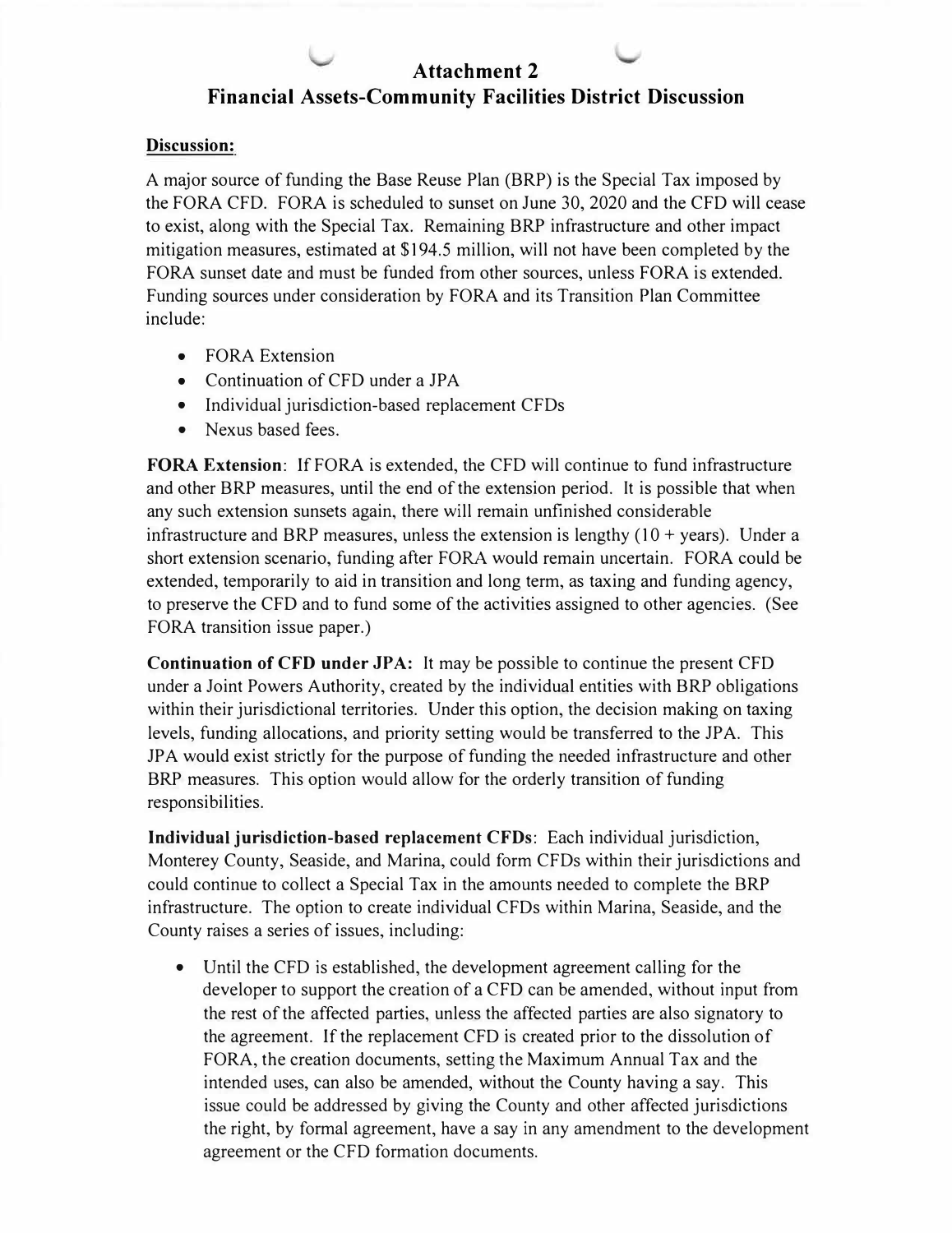## **Attachment 2**

## **Financial Assets-Community Facilities District Discussion**

- Agreeing to create a CFD and agreeing to the terms of the CFD can be two different things. CFDs cannot be imposed unilaterally by a jurisdiction because the affected property owners are entitled to vote on the creation of the CFD and on the amount of the Special Tax.
- The County may not be able to create a CFD within the County. It may not have the ability to get property owners, such as East Garrison, to agree to a separate CFO.
- Coordinating priorities for the three or more CFOs would be difficult and would require some entity to prioritize the schedule and use of the funds collected.

Some of these concerns can be addressed through agreements between the interested parties.

**Nexus-based fees:** Instead of generating revenue through a CFD, jurisdictions can impose development impact fees to mitigate the impact of development. Such fees can only be imposed by following nexus-based analyses and the fee can only be imposed to address the proportionate share of the impact by each type of and use. Imposition of such fees are not subject to a vote of those affected, but the fee can be challenged by any affected party. Such fees could be imposed by individual jurisdictions, a JPA, and entity such as TAMC or the Marina Coast District. Coordination challenges, such as those described above under the individual CFO discussion. may still be encountered and the advantage of allocating costs using factors such as economic development impacts on specific land uses are not available. One further complication may be that Jurisdictions may not be able to impose new development fees on already entitled development.

#### **Possible Approach:**

If the BRP is to be completed, funding is imperative. Maintaining the existing CFD will continue to provide funds required for implementation of Base Reuse Plan required infrastructure. It will also provide future flexibility, should the BRP be changed in the future. Currently FORA is not using full CFO Maximum Special Tax amount. Options for extending the CFD and the Special Tax include:

- Extend FORA, as is, for a period (Kick can down the road)
- Extend FORA, for a specified period, with a gradual reduction in functions and powers. Gradually transfer FORA functions to other entities, following a plan such as the one suggested by the Transition Task Force.
- Let FORA sunset as scheduled and seek legislation to transfer CFO authority to new jurisdiction, i.e. a JPA.

Under any of these options the CFO may be able to be extended and transferred to another jurisdiction by seeking an amendment of Government Code Section 53368.1, which allows the transfer of a CFO from a County to a City (and vice versa) to authorize a transfer from any legislative body established to implement a base reuse plan to a County, City, or JPA. This should be pursued even if FORA is extended because FORA will go away, eventually. There may be other available legislative approaches to transferring the CFD to a JPA.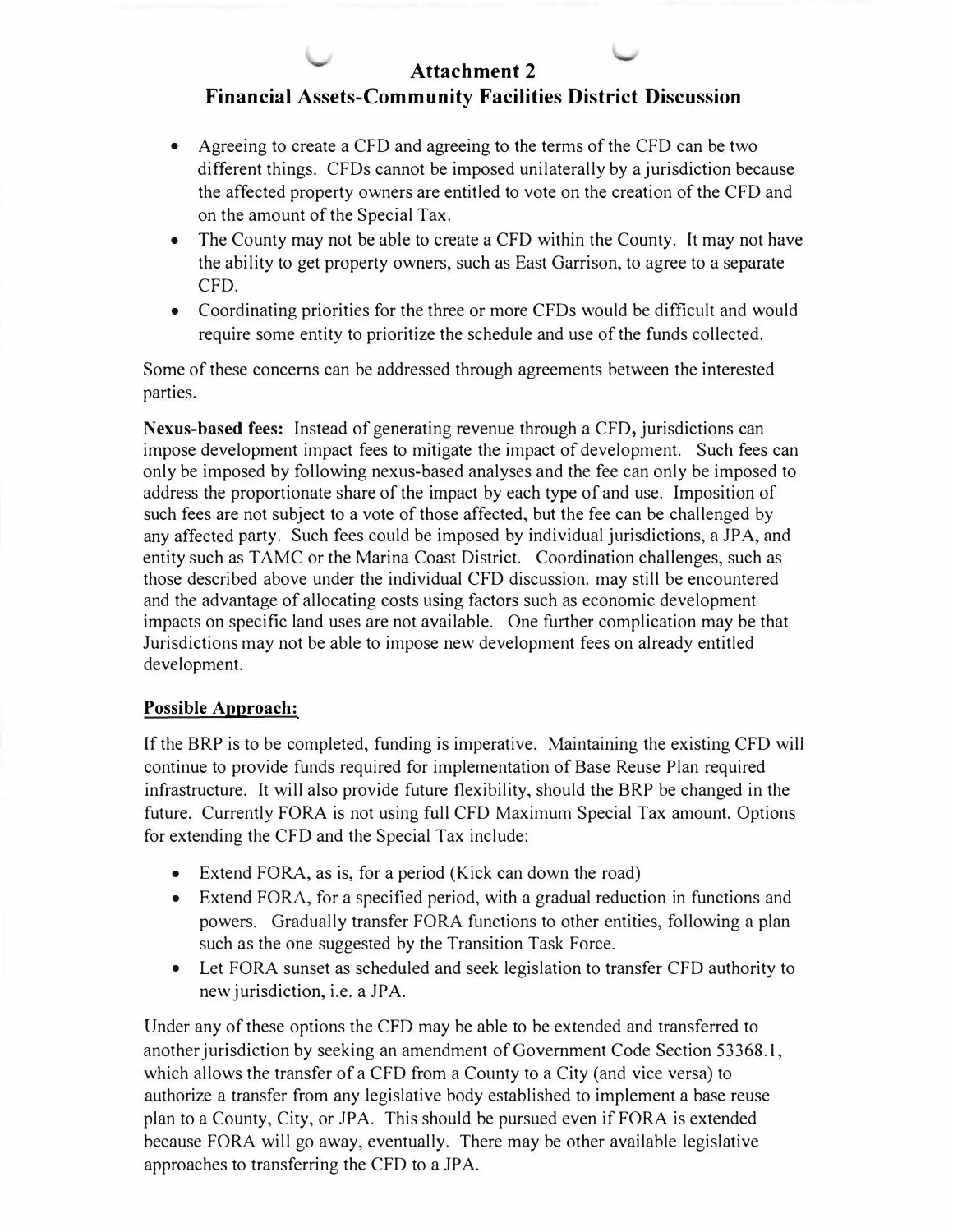## **Attachment 2 Financial Assets-Community Facilities District Discussion**

#### **Fiscal Impact**

After June 30, 2020, the FORA CFD is expected to generate \$72 Million from already entitled development and \$55.2 million from currently unentitled development subject to the Special Tax, a total of \$127.2 Million. Prior to dissolution, the CFD is expected to generate \$19 .2 million. The largest contributors to the CFD post 2020 are: Marina, \$55,333,761 (all entitled); Seaside, \$29,659,102 (\$2.6 Million entitled); Monterey County, \$13,980,905 (all entitled); UCMB, \$7,966,189 (all unentitled); Del Rey Oaks, \$20,075,070 (\$20,032,700 unentitled); City of Monterey, \$192,946 (all unentitled). The entitled development revenue would be most at risk, unless the individual jurisdictions are able to replace the FORA CFD with one of their own. This would require renegotiation of existing Development Agreements and cannot be done unilaterally by any of the jurisdictions.

If FORA is extended or a JPA is created and the CFD is successfully transferred to the JPA, the revenues would be protected. The FORA CFD creation documents allow CFO Special Tax funds to be used for the collection and administration of the tax.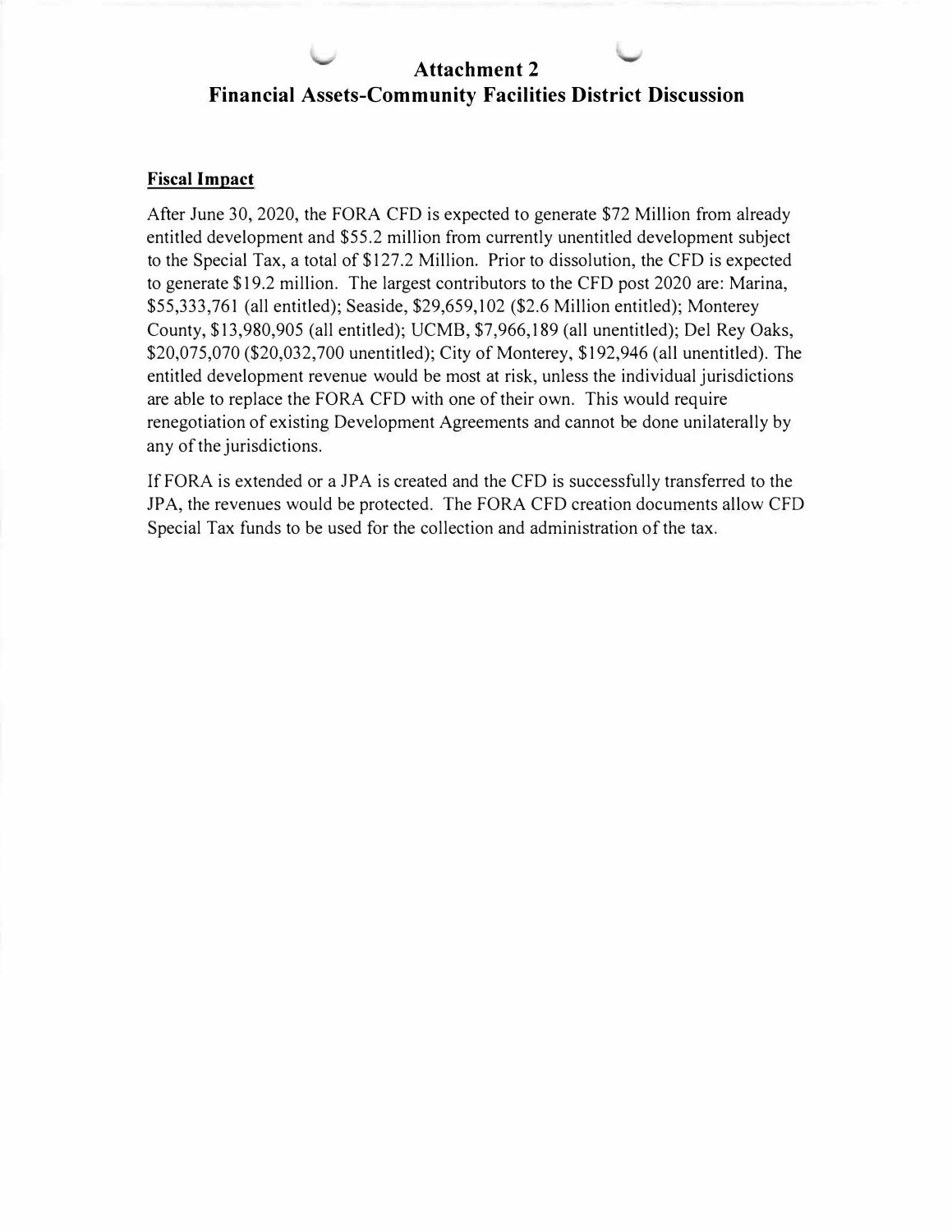# **MONTEREY COUNTY**

**OFFICE OF THE COUNTY COUNSEL-RISK MANAGEMENT**  168 WEST ALISAL STREET, 3RD FLOOR, SALINAS, CALIFORNIA 93901-2439 (831) 755-5045 FAX: (831) 755-5283

**CHARLES J. McKEE COUNTY COUNSEL-RISK MANAGER**  **Wendy S. Strimling Senior Deputy County Counsel** 

## **MEMORANDUM**

**DATE: August 2, 2018** 

**TO: Fort Ord Committee of the Board of Supervisors** 

**FROM: Wendy S. Strimling, Senior Deputy County Counsel** 

**SUBJECT: FORA Transition: Habitat Conservation** 

The Fort Ord Reuse Authority (FORA) is currently preparing a transition plan to submit to the Local Agency Formation Commission (LAFCO) on or before December 30, 2018, pursuant to Government Code section 67700. To evaluate County's options and make policy recommendations regarding the FORA transition, the Fort Ord Committee of the Board of Supervisors has requested legal analysis of a number of subjects involved in the transition planning. This memo addresses the subject of habitat conservation specifically.

In considering the "habitat liabilities/obligations" identified in the FORA Draft Transition Plan, the Fort Ord Committee raised several questions regarding the County's obligations and options, including the following questions:

- 1. What are County's obligations under the Habitat Management Plan? Does County need a regional approach/creation of a Joint Powers Authority (JPA) to manage the County's obligations under the Habitat Management Plan?
- 2. What is the alternative to adoption of a basewide Habitat Conservation Plan?
- 3. Can a JPA be formed without adoption of an HCP?

These questions involve environmental, financial, and practical considerations as well as legal considerations. The purpose of this memo is to provide the legal framework for considering these issues.

### Habitat Management Plan

The United States Army developed the *Installation-Wide Multispecies Management Plan for Former Fort Ord, California,* dated April 1997 ("Habitat Management Plan" or "HMP") for the Army's closure and disposition of the former Fort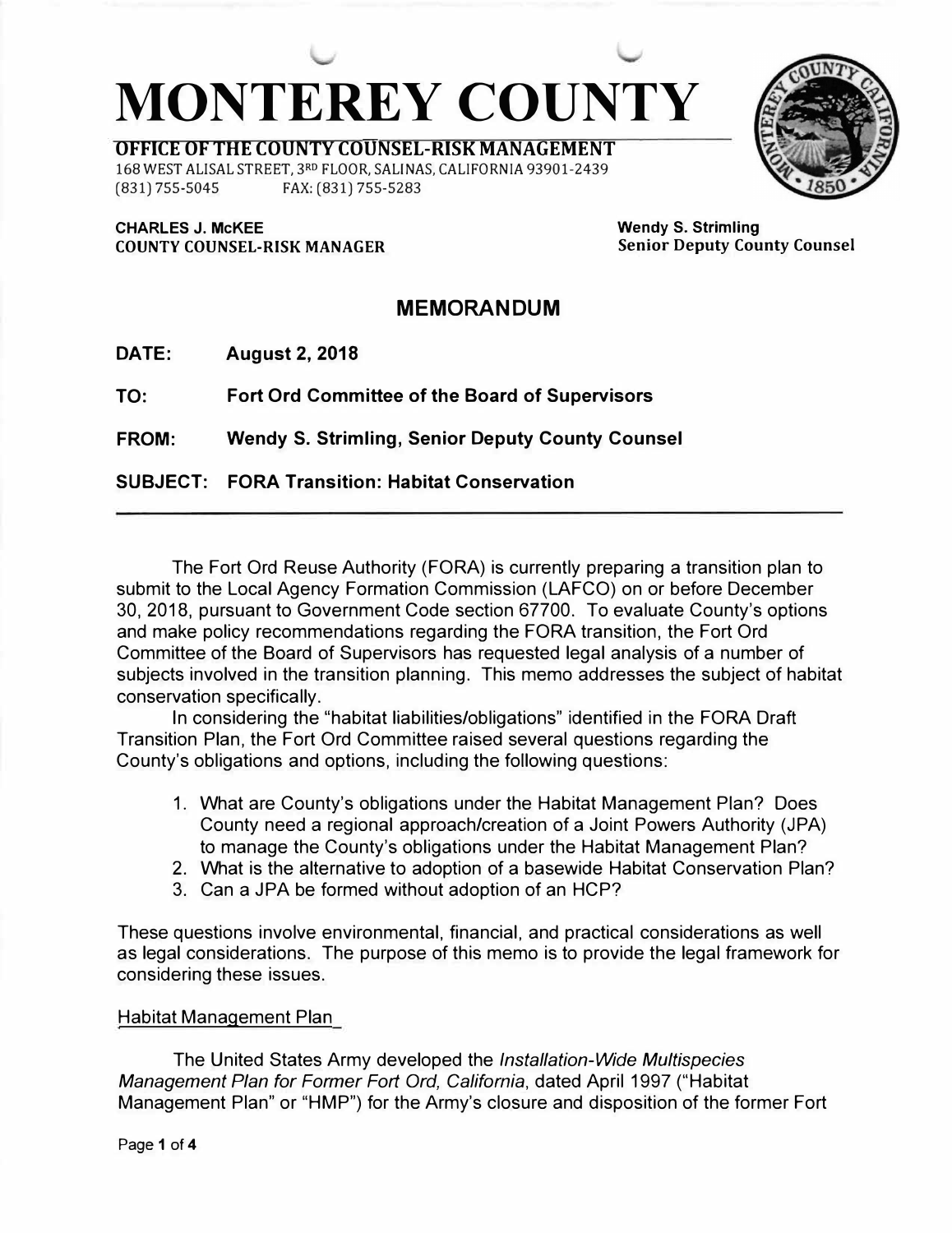Ord to comply with the federal Endangered Species Act  $(ESA)^1$  The HMP was required as a result of the Biological Opinion issued by the United States Fish and Wildlife Service (USFWS) for the closure of Fort Ord in order to reduce the incidental take of species listed under the ESA and loss of those species' habitat associated with the decommissioning of the former Army base. The federal Environmental Impact Statement and Final Supplemental Environmental Impact Statement prepared for the base closure also recommended preparation of the HMP as mitigation for potential loss of species and habitat.

The HMP is an "installation-wide" plan. It applies basewide but categorizes the land within the former Fort Ord on a parcel by parcel basis into the following HMP management categories: Habitat Reserve, Habitat Corridor, Development with Reserve Areas or Development with Restrictions, Borderland Development Along NRMA (Natural Resource Management Area) Interface, Development, and Future Road Corridors. The categories have different levels of restrictions on development and requirements for habitat management. The goal is "to promote preservation, enhancement, and restoration of habitat and populations of HMP species while allowing development on selected property that promotes economic recovery after closure of Fort Ord." (HMP, Chapter 4, pa. 4-1.) So, for example, lands categorized as "Habitat Reserve" are to be managed to conserve and enhance threatened and endangered species, while the HMP places no management restrictions on "Development" lands.

The County of Monterey has agreed to fulfill the requirements of the HMP with respect to former Fort Ord lands that have habitat management requirements and that have been transferred to or will transfer to the County. The County of Monterey signed the HMP as a "concurring agency," whereby County concurred with the management requirements stated in the Habitat Management Plan for the Fort Ort lands that the County was to receive. (Board of Supervisors' Order, dated July 29, 2003, authorizing concurrence with the management requirements of the HMP.) The HMP requires entities with management responsibilities for lands categorized as Habitat Reserve, Habitat Corridor, or Development with Reserve Areas or Development with Restrictions to monitor conservation areas and corridors; the County is one of the entities with such responsibilities. (HMP, at p. 4-20.) Responsibilities include requiring avoidance of impacts to HMP target species and conserving and managing the areas in accord with the goals and objectives of the HMP and parcel-specific requirements in the HMP. (Id.) The HMP requires the land transfer deeds to contain covenants to implement the HMP. Thus, the deeds transferring land from FORA to the County have contained the specific use restrictions of the HMP and the conservation, management, monitoring and reporting requirements of the HMP if and as applicable to the particular parcels being transferred. (We refer you to staff for the specific requirements applicable to specific parcels.) Additionally, the Fort Ord Base Reuse Plan and the County's Fort Ord Master Plan require implementation of HMP policies. (See Biological Resources Policies.)

#### Habitat Conservation Plan

The proposed Habitat Conservation Plan (HCP) serves a different function than the HMP. The HMP enabled Army closure of the former Army base in compliance with the federal Endangered Species Act (ESA), and it established a comprehensive

I The 1997 HMP is a revision of an earlier HMP published in February 1994.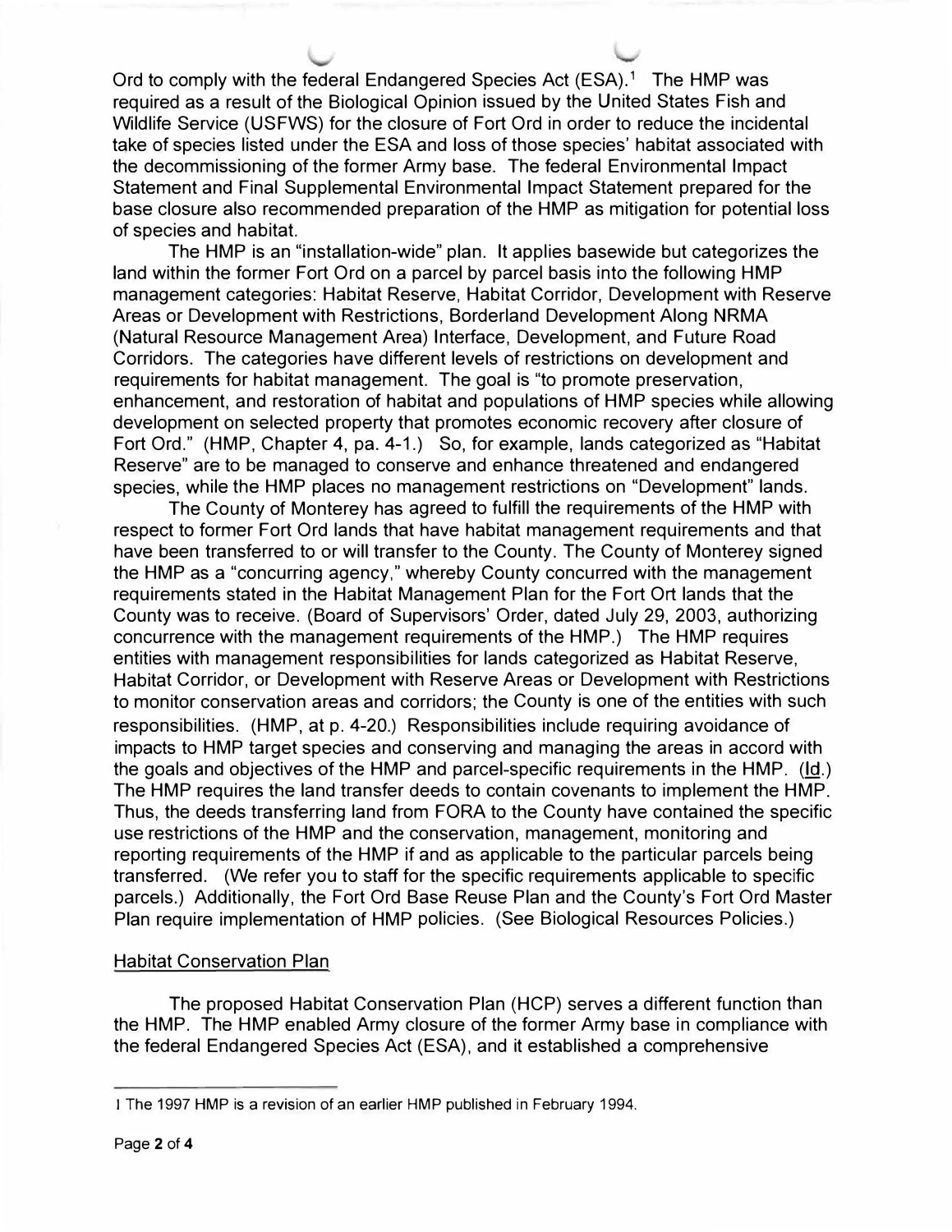basewide framework for species and habitat conservation; however, the HMP did not provide future landowners with "take" authorization under the federal ESA or its state counterpart, the California Endangered Species Act (CESA). The proposed Habitat Conservation Plan is intended to provide the basis for incidental take authorization under state and federal law. Thus, while the proposed HCP would incorporate the HMP and supersede the HMP as the primary habitat conservation plan for non-federal recipients of Fort Ord lands, it also serves a different function—providing the basis for issuance of "incidental take" permits under state and federal law for several identified species. Without a habitat conservation plan approved by the federal and state wildlife resource agencies, the County would remain obligated to fulfill the management requirements under the HMP but would not have take authorization.

While a discussion of the federal ESA or CESA is beyond the scope of the memo, in sum these laws protect listed endangered and threatened species (and in the case of federal law, their critical habitat). The ESA prohibits the taking of listed endangered and threatened species. (16 USC sec. 1538(a)(1 ).) "Take" is broadly defined to mean "to harass, harm, pursue, hunt, shoot, wound, kill, trap, capture, or collect, or to attempt to engage in any such conduct." (16 USC sec. 1532 (19).) By regulation, "harm" includes significant habitat modification or degradation. Private or local government development projects that have no federal involvement and that could result in a take of listed species would violate the ESA unless the applicant obtains an "incidental take permit." To grant an incidental take permit, the USFWS must find that the take "is incidental to, and not the purpose of, the carrying out of an otherwise lawful activity." (16 U.S.C. sec. 1539(a)(1) (B).) The incidental take permit cannot be issued unless the applicant submits a "conservation plan" that specifies the impact that will result from such taking, the steps applicant will take to minimize and mitigate the impacts, reasons why alternative actions to such taking are not being used, and such other measures as may be required by USFWS. (16 U.S.C. sec. 1539(a)(2).) The USFWS must find that the taking will be incidental, that the applicant will minimize and mitigate the impacts to the maximum extent feasible, that the applicant will ensure that adequate funding for the plan will be provided, and the taking will not appreciably reduce the likelihood of the survival and recovery of the species in the wild. (16 USC sec. 1539(a)(2)(B).) Under the CESA, the California Department of Fish and Wildlife (CDFW) similarly must issue a permit under Fish and Game Code section 2081 to authorize incidental take, provided, among other things, that the take is minimized and fully mitigated and that the applicant commits to adequate funding and monitoring of the mitigation.

The HMP does not provide take authorization. The HMP explicitly states that it does not provide take authorization under federal ESA, although it was intended to "simplify" future regulatory compliance and form the basis for a habitat conservation plan that would support the issuance of an incidental take permit to the future land recipients under section 10 of the ESA. (HMP, p. 4-9.) The HMP also notes that future landowners must still comply with applicable measures for state-listed threatened and endangered species required under the California ESA, CEQA, and other regulations.

Accordingly, using the framework of the HMP, FORA has taken the approach of preparing a basewide Habitat Conservation Plan (HCP) to accompany applications to USFWS and CDFW for incidental take of listed species under the ESA and CESA. The HCP has been under preparation since approximately 1997. FORA can explain the various hurdles it has encountered in developing the plan.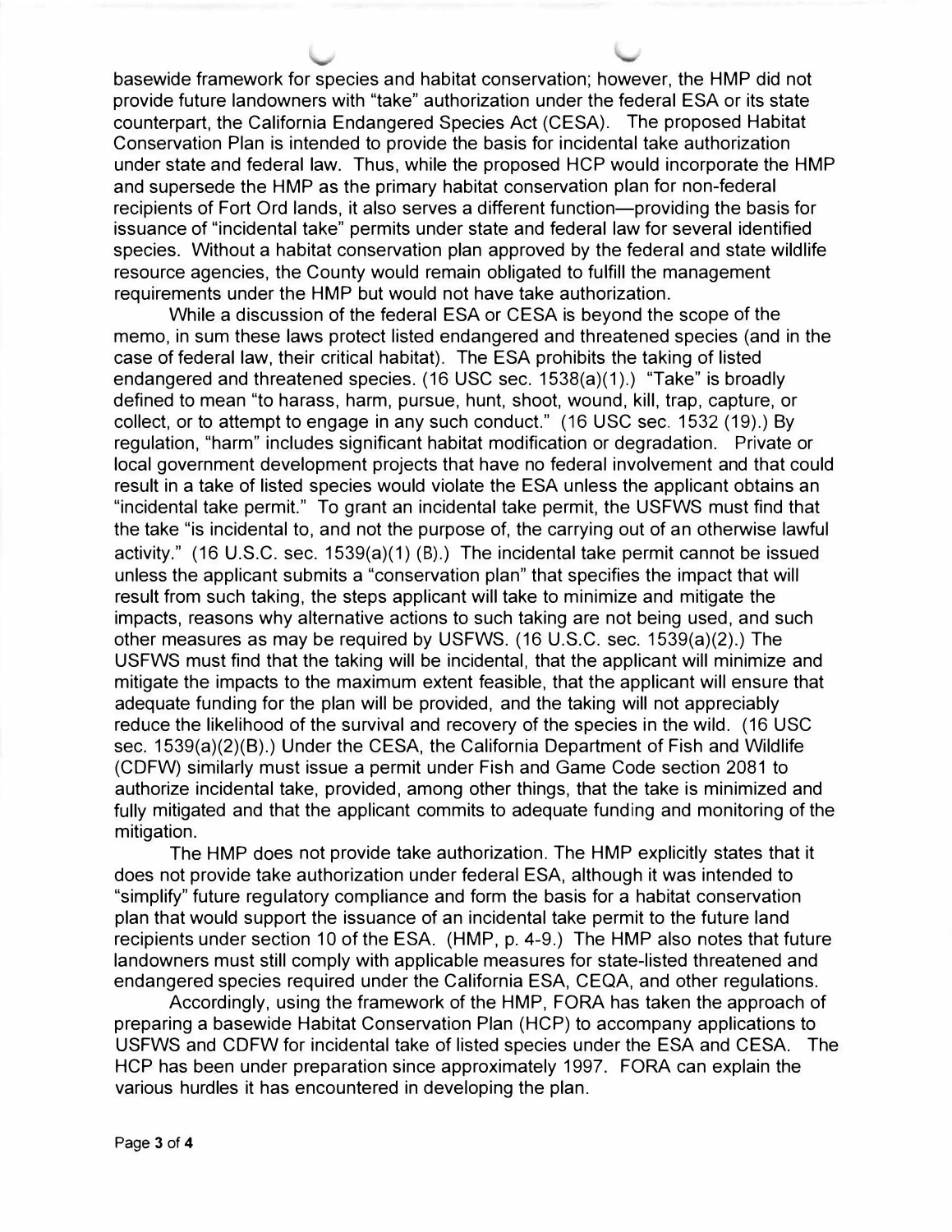If the County needs to undertake any development that would result in a take of a federally listed species, it would need a habitat conservation plan that satisfies the federal requirements. Federal and state law do not necessarily require a basewide approach, but the HMP was "installation-wide" and was intended to simplify the process of obtaining incidental take permits. Further investigation would be advisable to determine if there are agreements that commit FORA or any of the land recipient entities to a basewise conservation approach. If there are no such contractual constraints, then the law does not prohibit a more individualized approach to seeking take authorization, such as each jurisdiction or development applicant pursuing individualized take authorization, but these other approaches raise many practical and financial issues to consider, including management and funding of any basewide HMP management responsibilities and allocation of the CFP dollars already collected by FORA for habitat conservation.

#### Joint Powers Agency

In conjunction with preparation of a basewide HCP, FORA has been preparing a a draft joint powers agreement to create a Joint Powers Authority (JPA) to administer the HCP. The Joint Exercise of Powers Act (California Government Code section 6500 et seq.) authorizes two or more public agencies to enter into agreement to jointly exercise powers common to the contracting parties (Gov't Code sec. 6502), so legally, the various public agencies have the legal authority to create a JPA, regardless of whether an HCP is adopted. However, if the JPA were to be approved prior to adoption of an HCP, the agreement must not be predecisional; it cannot legally assume adoption of the HCP ahead of that adoption. The joint powers agreement could address habitat management in any number of ways. For example, a JPA could be formed to implement existing HMP requirements, to assume responsibility from FORA for pursuing the incidental take permits and HCP, and to provide a process for consideration of amendments to the JPA in the event of adoption of a basewide HCP. Alternatively, a JPA could be formed solely for implementation of the HMP, or it could authorize the JPA to determine whether to pursue a basewide approach or other approach to pursuit of incidental take authorization. We would be happy to advise further about specific concepts for the JPA as they develop.

#### **Conclusion**

Given the complex history, the legal and factual issues associated with the FORA transition, and the evolving transition plan, we provide this advice with the caveat that it is based on our legal analysis to date and our current understanding of the facts. We would be happy to provide additional analysis of these issues as the FORA transition planning proceeds.

cc: Melanie Beretti, RMA Nick Chiulos, Assistant CAO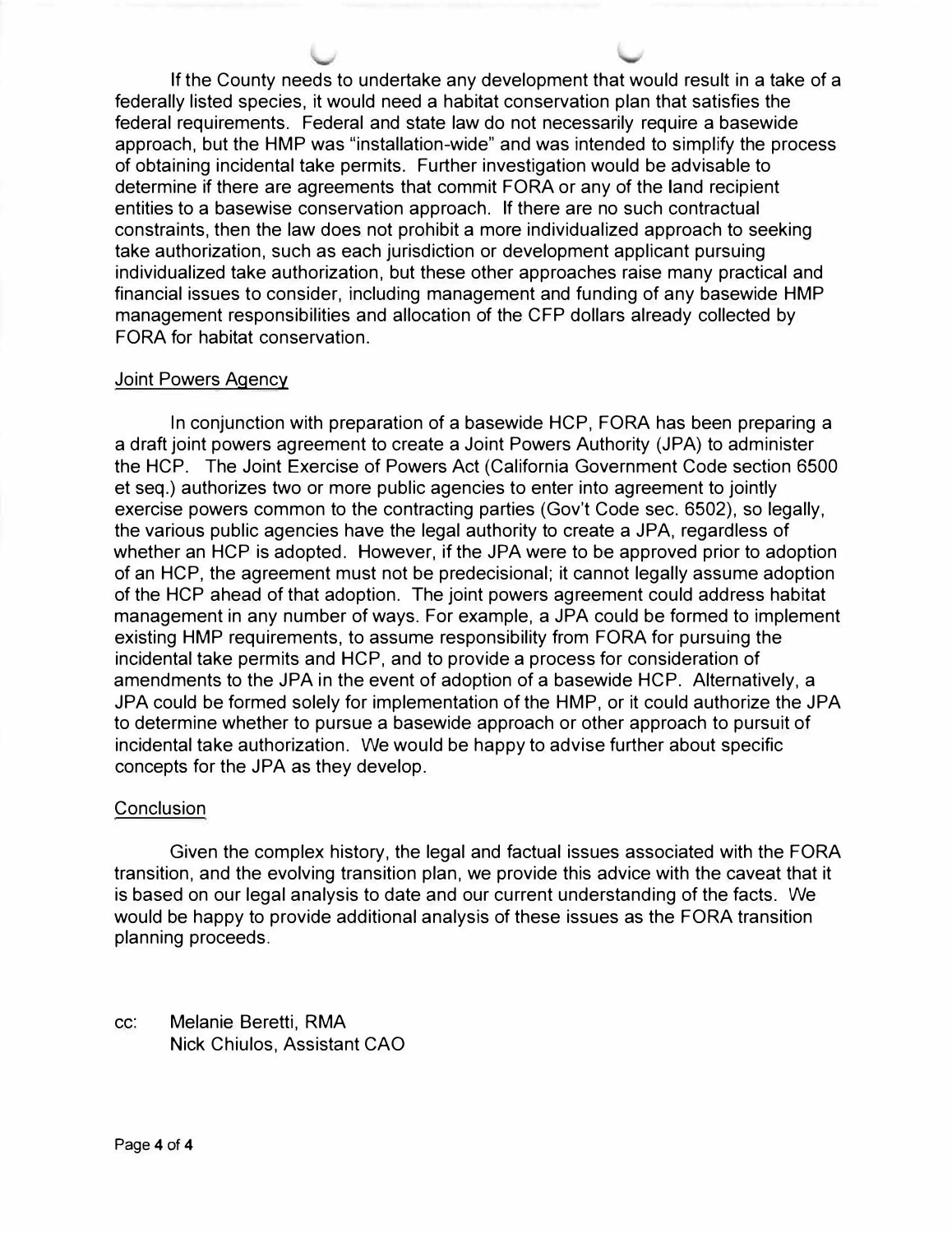## **Attachment 4 Habitat Management Discussion**

#### **Discussion**

#### **Existing Habitat Obligations**

The BRP requires habitat conservation and management. Currently, habitat management is being done under the provisions of the *Installation-Wide Multispecies Management Plan for Former Fort Ord, California,* dated April 1997 ("Habitat Management Plan" or "HMP"). All agencies signatory to the HMP and those who receive properties within Fort Ord are required to comply with the provisions of the HMP. The signatories include, BLM, The Army, UCSC, The County, the City of Marina, State Parks, Caltrans, and MPRPD. Habitat management is currently being done by several of the agencies mentioned. FORA participates in habitat management through an annual contract with UCSC.

The conservation and restoration activities in the HMP are broadly described, leaving some room for interpretation and further refinement. To fully implement the HMP on the County properties, it is anticipated that both State and Federal Incidental Take Permits (ITP) would be necessary. To make the ITP applications, a Habitat Conservation Plan (HCP) is needed for the Federal ITP and a Mitigaton and Management (MMP) for the State ITP; these documents are commonly a single combined document. Because the goals of the HMP are to conserve and restore habitat, staff anticipates the HCP/MMP would be fairly straightforward and the issuance of ITPs would be supported by the wildlife agencies.

The County is anticipated to own 1,849 acres of the 18,540 acres of total habitat management lands on the former Fort Ord; the US Bureau of Land Management (BLM) will own the majority of habitat lands, 14,645 acres planned to be part of the Fort Ord National Monument (FONM). The primary species of concern on the County properties is the California Tiger Salamander (CTS). It is anticipated that the County could mitigate the HMP activities within its own habitat lands.

The East Garrison developer, UCP East Garrison LLC (UCP), secured a State ITP for the development, and UCP, FORA and the County entered into a *Memorandum of Agreement Regarding Habitat Management on Portions of the Parker Flats Reserve at the Former Fort Ord, California* (MOA) to allow a CTS Preservation and Habitat Restoration Area (CTS PHRA) be preserved and managed to mitigate the development's impacts to CTS. The MOA contemplated the completion of the underdevelopment *Installation-Wide Multispecies Habitat Conservation Plan* (HCP) and subsequent issuance of State and Federal ITPs for anticipated base-wide development. The MOA requires UCP to fund management and monitoring activities at the CTS PHRA at Parker Flats, until the HCP ITPs have been issued and not more than five (5) years; if the HCP ITPs are not issued prior within five years (by 2020), the MOA term may be extended and UCP remains responsible for funding CTS management activities for the extended term.

Prior to or in the absence of HCP ITPs being issued, FORA's existing habitat liabilities/obligations (HMP; MOA CTS management) as well as CFD funding collected for habitat management may be assigned to the individual habitat land owners or to a Joint Powers Authority (JPA).

#### **Basewide Habitat Conservation Plan and Incidental Take Permits**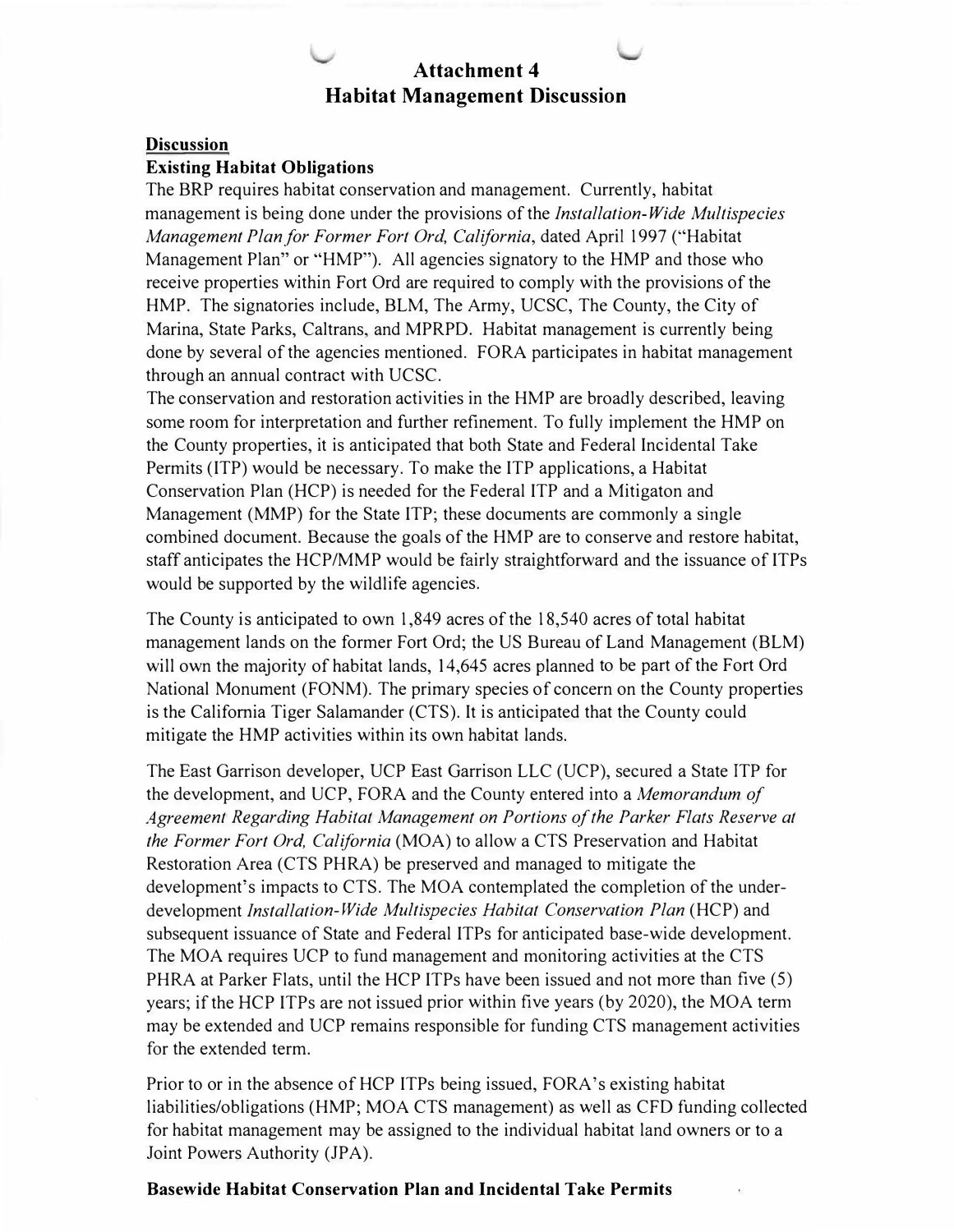

The HMP is an approved plan by the USFWS. However, the HMP does not provide specific authorization for incidental take of Federal or State listed species to existing or future non-federal land recipients under the Federal and State Endangered Species Acts. FORA and the Fort Ord property owners have been working with the wildlife agencies to complete an HCP and receive base-wide Federal and State ITPs. The participating agencies are currently working on developing the HCP, but it is not known when or if the HCP will be adopted. Due to different permit issuance requirements, the base-wide HCP is much more rigorous than the HMP, yet is required for the issuance of Federal and State ITPs. A base-wide HCP ITP approach is a more holistic approach for protecting and managing protected species. It also provides the greatest security to future developments as it establishes a set amount of mitigation requirements for a defined amount of development.

The Draft HCP being developed proposes to provide take coverage for the following activities on County Fort Ord lands: habitat management activities (including HMP implementation); CTS mitigation for East Garrison; the activities described in the County's Draft Fort Ord Recreation and Habitat Area Master Trails Plan and Open Space Management Plan (FORHA Plan); and potential future development on developable parcels within the County's jurisdiction, including possible improvements at Laguna Seca Race Track.

As discussed above, implementation of the HMP and CTS mitigation for the East Garrison development could likely be accomplished on County lands without issuance of base-wide HCP ITPs, and should be fully funded assuming the County receives a fair-share of the anticipated \$21 million of CFO funds FORA will have collected by its sunset in 2020. It is also anticipated that a certain amount of the proposed activities and development anticipated in the Draft FORHA Plan could be handled with individual ITPs; however, at some point, future development on County lands would be expected to exceed a threshold that makes a base-wide HCP ITPs preferable for mitigating the development. It is difficult to determine what threshold level of development could tip the scales making a base-wide HCP ITP approach preferable for the County over obtaining individual project ITPs.

#### **FORA Draft Transition Plan Consideration Summary**

When FORA sunsets, it will be necessary to delegate the responsibility for habitat management to a successor agency(ies). The Transition Task Force recommendation is that this should be done through a JPA of member agencies, with habitat management responsibilities. The JPA would have responsibility for habitat management under the HCP, but if the HCP is not adopted, habitat management responsibilities under the HMP will still exist and will need to be managed and funded. Funds collected for habitat management from the CFD can be used either for HMP or HCP habitat management. It has been suggested that the JPA should be formed now, rather than wait until a decision on the HCP is made or wait until FORA goes away. It is felt that the transition plan will be more likely to be accepted by LAFCO if the successor agencies are formally established. The JPA would most likely include The County, and some or all the city members of FORA, with habitat management responsibilities.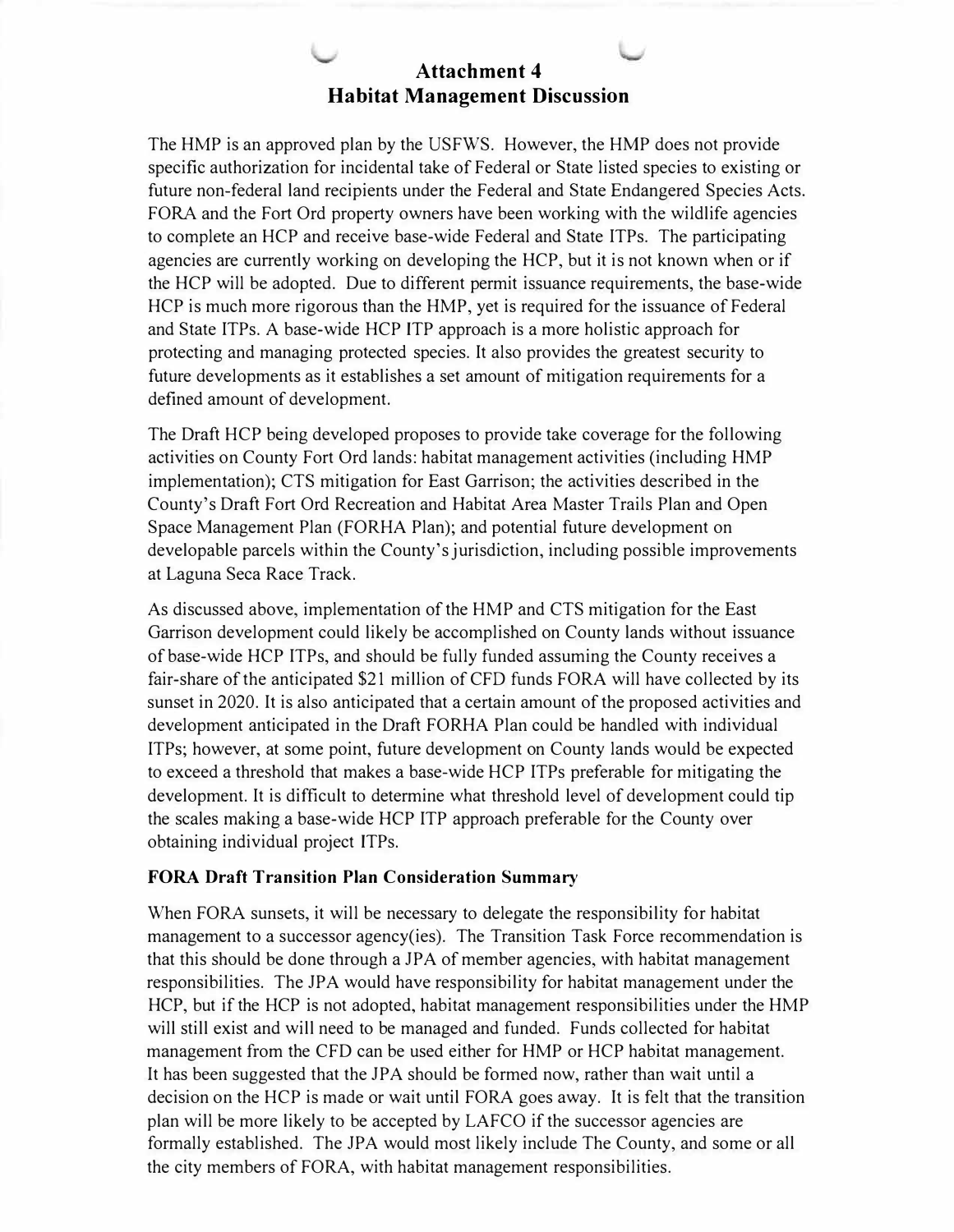## **Attachment 4 Habitat Management Discussion**

#### **Options:**

- Form JPA as soon as practicable, but prior to the scheduled date of FORA dissolution, with broad responsibility for habitat management, with a proviso that should the HCP be approved, its management and funding would come under the jurisdiction of the JPA. The responsibilities for habitat management could be performed by FORA, until dissolution. This option would provide a structure for habitat management irrespective of adoption of the HCP.
- Form JPA after FORA sunsets, irrespective of HCP status and incorporate HCP, if adopted. This option creates a condition like the first option, but it does not provide the assurances that may be required by LAFCO.
- Form JPA when the HCP is approved, and if the HCP is not approved prior to FORA dissolution then each jurisdiction could assume responsibilities under the HMP. This option allows existing habitat obligations to be met, but results in an unknown time frame and increase uncertainty over habitat management for future development after FORA sunsets.
- Abandon HCP adoption efforts, do not form a JPA, and let each jurisdiction assume its responsibilities under the HMP. Adoption of an HCP provides mitigation assurances for BRP planned development. When each development project obtains individual ITPs, there is risk to future development should mitigation lands be exhausted (earlier development), which could preclude the regulatory agencies from continuing to issue incidental take permits in the future. This would have economic development impacts. This would be a much less expensive option and would probably not require the \$48-60 million endowment.

#### **Suggested Approach**

Forming a JPA as soon as practicable to handle existing base-wide habitat management responsibilities, with provisions to bring the HCP under its financing and management responsibility, would provide a smooth transition when FORA sunsets. FORA would continue to fund and manage habitat until its dissolution, when the responsibilities would be transferred to the JPA. The JPA could be administered and staffed by the County or one of the member agencies. If the HCP is approved, this approach only works if the CFD funding is secured and produces the estimated \$48-60 million. Without the CFD funding, there would not be enough money to fund the HCP. CFD funding could come from the existing CFD or from successor individual jurisdiction CFDs. (Please note concerns about individual CFDs described in another issue paper.)

#### **Fiscal Impact**

The FORA CFD provides funding for habitat conservation and management in the FORA territory. FORA estimates that the implementation of the HCP, post 2020, will be done through an endowment in the approximate amount of \$48-60 million. The amount of the endowment is a moving target and will not be determined until the HCP is adopted. Funds for the endowment are being generated by the FORA CFD. FORA sets aside 30% of revenues from the CFD to fund the endowment. It is estimated that by the FORA sunset date, there will be approximately \$21 million available for habitat